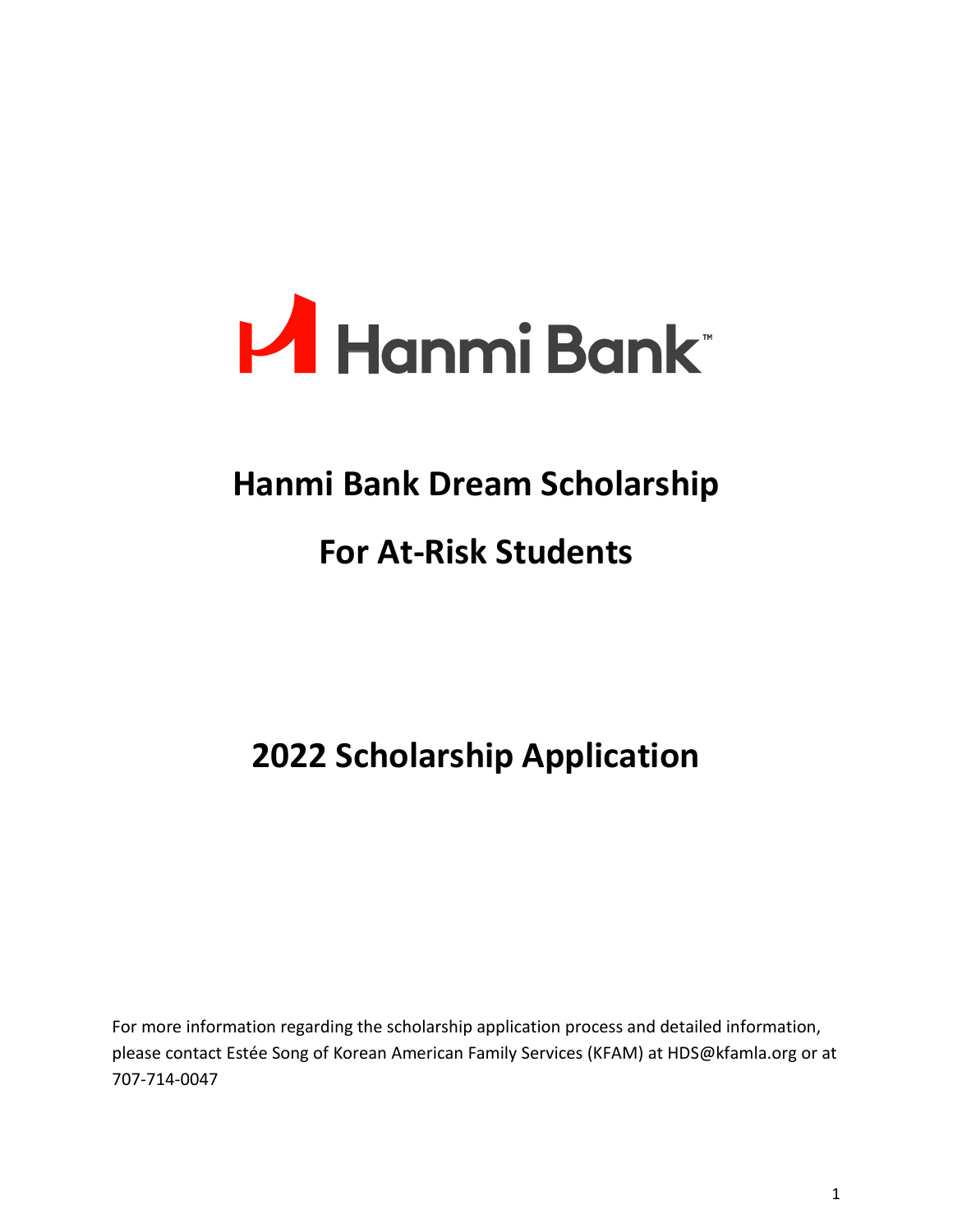Hanmi Dream Scholarship is offered by Hanmi Bank to provide educational support to the atrisk youths to achieve their educational goals. The scholarship is largely focused on supporting foster youths and youths from home of domestic violence, but is available for other at-risk youths.

#### **APPLICATION REQUIREMENT & ELIGIBILITY:**

- 1. Either a social worker, case manager or a guardian may complete the application on behalf of the student, if a student is not able to complete the application.
- 2. Students currently attending elementary school (K-6), middle school, high school, college, trade school and/or graduate school are eligible to apply. Students must be between five (5) to twenty six (26) years of age in order to be eligible. School attendance verification will be required.
- 3. Applicant should either be currently or formerly been in a 1) foster care program, or 2) family exposed to domestic violence. If the applicant is faced with a different risk, please describe the risk (ex. Homelessness). Verification will be required.
- 4. Applicant must demonstrate 1) financial need, 2) how they plan to use the award.
- 5. Application should include a statement of recommendation. Personal statement is also required for students who are applying for or currently attending trade school, college or graduate school.

#### **SCHOLARSHIPS OFFERED:**

Hanmi Dream Scholarship will award scholarships ranging from \$1,000 to \$10,000 to qualified students depending on the school grade level and the financial need. Scholarship program will be administered by Korean American Family Services (KFAM). Scholarship funds will be given to Korean American Family Services (KFAM), who will be responsible for administering the Hanmi Dream Scholarship for At-Risk Youth program, which includes application acceptance and review, nominating the awardees, distributions of the award and monitoring the awards.

#### **SCHOLARSHIP DEADLINE:**

Applications must be emailed to [HDS@kfamla.org](mailto:HDS@kfamla.org) by June 30, 2022. Additional applications may also be accepted on a rolling basis, on a case by case basis, if the need is urgent. For questions regarding the scholarship program, please contact Estée Song at 707-714-0047 or HDS@kfamla.org.

#### **AWARD NOTIFICATION & PROCESS:**

- 1. [Award recipie](mailto:jalee@kfamla.org)nts will be notified by July 15, 2022. Applicants will be notified if there are changes to the notification date. If the applicant is 18 years or older, notification will be sent to the applicant's email address listed in the application. If the applicant is a minor, notification will be sent to the person filling out the application (i.e. social worker, case manager, and guardian) on behalf of the applicant.
- 2. The awarded scholarship fund can be used for after school programs, tutoring, school supplies, or any academic needs. If you have an item such as a computer, laptop, or any school supplies that you would need help purchasing, please contact HDS@kfamla.org
- 3. In order to receive the awarded scholarship fund, you will need to submit all receipts by February 28, 2023
- 4. Any unused or unclaimed scholarship funds will be returned to the original trust.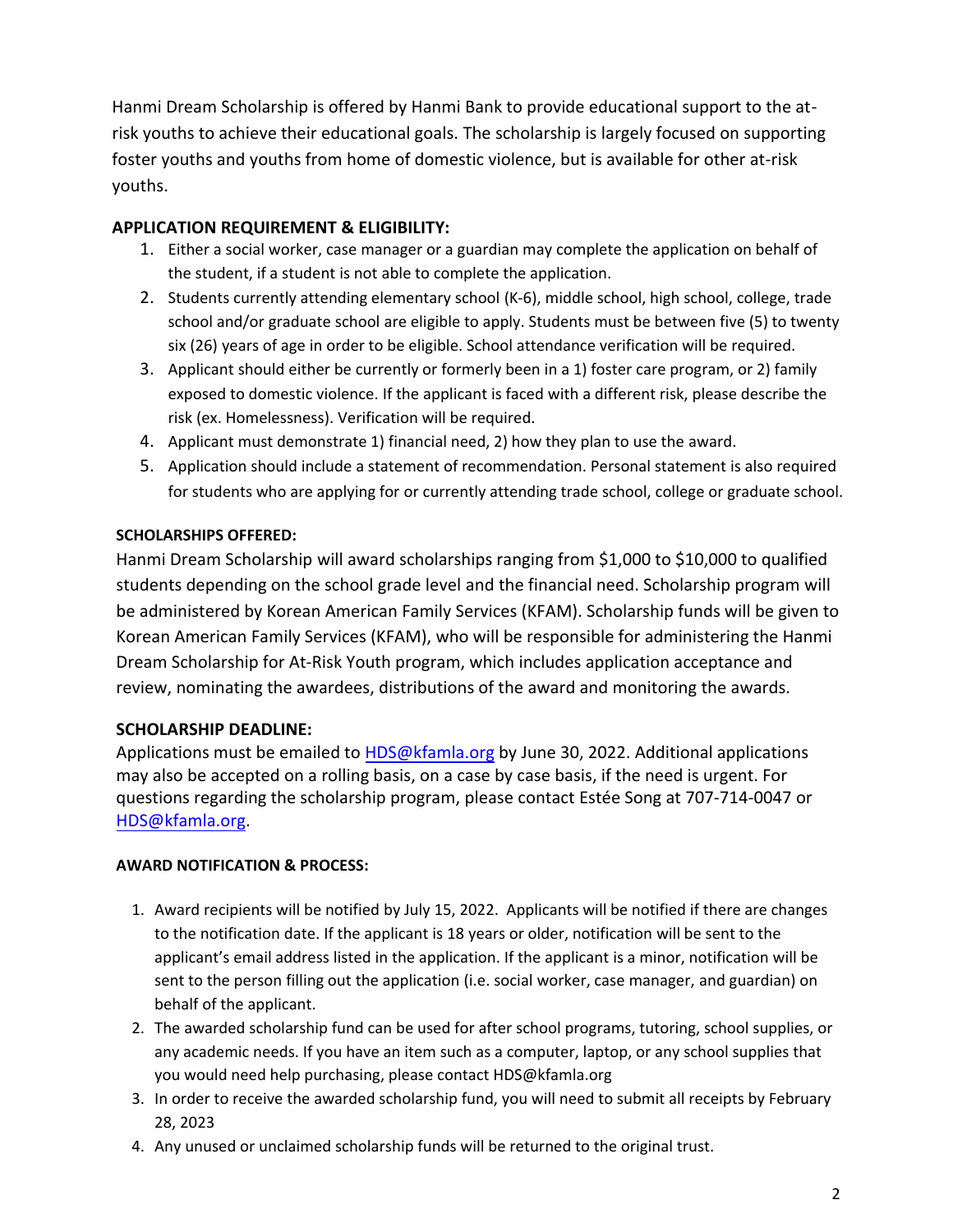# **Hanmi Dream Scholarship Application**

# **SECTION ONE This part can be completed by student, guardian and/or CSW/Case Manager**

## **I. STUDENT INFORMATION**

| <b>Legal Name</b><br>in Full: |                                                                                                                                                                                                                                                                                                                                                                                        |                                                                                                                                                                                                        |                      |  |  |
|-------------------------------|----------------------------------------------------------------------------------------------------------------------------------------------------------------------------------------------------------------------------------------------------------------------------------------------------------------------------------------------------------------------------------------|--------------------------------------------------------------------------------------------------------------------------------------------------------------------------------------------------------|----------------------|--|--|
| (Print/Type)                  | Last                                                                                                                                                                                                                                                                                                                                                                                   | First                                                                                                                                                                                                  | Middle               |  |  |
| <b>Address:</b>               | Street Address, Apt Number (If address is confidential, use administrative office)                                                                                                                                                                                                                                                                                                     |                                                                                                                                                                                                        |                      |  |  |
|                               |                                                                                                                                                                                                                                                                                                                                                                                        |                                                                                                                                                                                                        |                      |  |  |
|                               | City                                                                                                                                                                                                                                                                                                                                                                                   | State                                                                                                                                                                                                  | Zip                  |  |  |
|                               |                                                                                                                                                                                                                                                                                                                                                                                        |                                                                                                                                                                                                        |                      |  |  |
|                               | Home Or Mobile<br>$\frac{1}{\sqrt{2}}$ $\frac{1}{\sqrt{2}}$ $\frac{1}{\sqrt{2}}$ $\frac{1}{\sqrt{2}}$ $\frac{1}{\sqrt{2}}$ $\frac{1}{\sqrt{2}}$ $\frac{1}{\sqrt{2}}$ $\frac{1}{\sqrt{2}}$ $\frac{1}{\sqrt{2}}$ $\frac{1}{\sqrt{2}}$ $\frac{1}{\sqrt{2}}$ $\frac{1}{\sqrt{2}}$ $\frac{1}{\sqrt{2}}$ $\frac{1}{\sqrt{2}}$ $\frac{1}{\sqrt{2}}$ $\frac{1}{\sqrt{2}}$ $\frac{1}{\sqrt{2}}$ | Ethnicity                                                                                                                                                                                              | Gender               |  |  |
|                               | Date of Birth (Month/Date/Year)                                                                                                                                                                                                                                                                                                                                                        | E-mail Address                                                                                                                                                                                         |                      |  |  |
|                               | Name of CSW/ Case Manager: __________________________________ Organization:                                                                                                                                                                                                                                                                                                            |                                                                                                                                                                                                        |                      |  |  |
|                               | Phone                                                                                                                                                                                                                                                                                                                                                                                  | E-mail Address                                                                                                                                                                                         |                      |  |  |
|                               | <b>II. SCHOOL INFORMATION</b>                                                                                                                                                                                                                                                                                                                                                          | Have you ever been granted Hanmi Dream Scholarship? YES __________ If Yes, Year of Award: ________                                                                                                     |                      |  |  |
|                               |                                                                                                                                                                                                                                                                                                                                                                                        | Please fill out below if student is currently attending <b>Elementary, Middle or High School</b> .<br>If you are attending College, Trade School, or Graduate School, please fill in the next section. |                      |  |  |
| For<br>Elementary,            |                                                                                                                                                                                                                                                                                                                                                                                        |                                                                                                                                                                                                        |                      |  |  |
| Middle, High<br><b>School</b> | <b>Current School Name</b>                                                                                                                                                                                                                                                                                                                                                             | <b>School Phone Number</b>                                                                                                                                                                             |                      |  |  |
| <b>Students:</b>              | <b>Current School Street Address</b>                                                                                                                                                                                                                                                                                                                                                   |                                                                                                                                                                                                        |                      |  |  |
|                               | City                                                                                                                                                                                                                                                                                                                                                                                   | State                                                                                                                                                                                                  | Zip                  |  |  |
|                               |                                                                                                                                                                                                                                                                                                                                                                                        | Are you a graduating high school senior planning to enter college/trade school?                                                                                                                        |                      |  |  |
|                               | Yes (If yes, please attach high school transcript)                                                                                                                                                                                                                                                                                                                                     |                                                                                                                                                                                                        |                      |  |  |
|                               |                                                                                                                                                                                                                                                                                                                                                                                        | Enter the name of the College or Trade school you plan to attend                                                                                                                                       | <b>Current Grade</b> |  |  |
|                               |                                                                                                                                                                                                                                                                                                                                                                                        | (Please attached acceptance letter or enrollment letter)                                                                                                                                               |                      |  |  |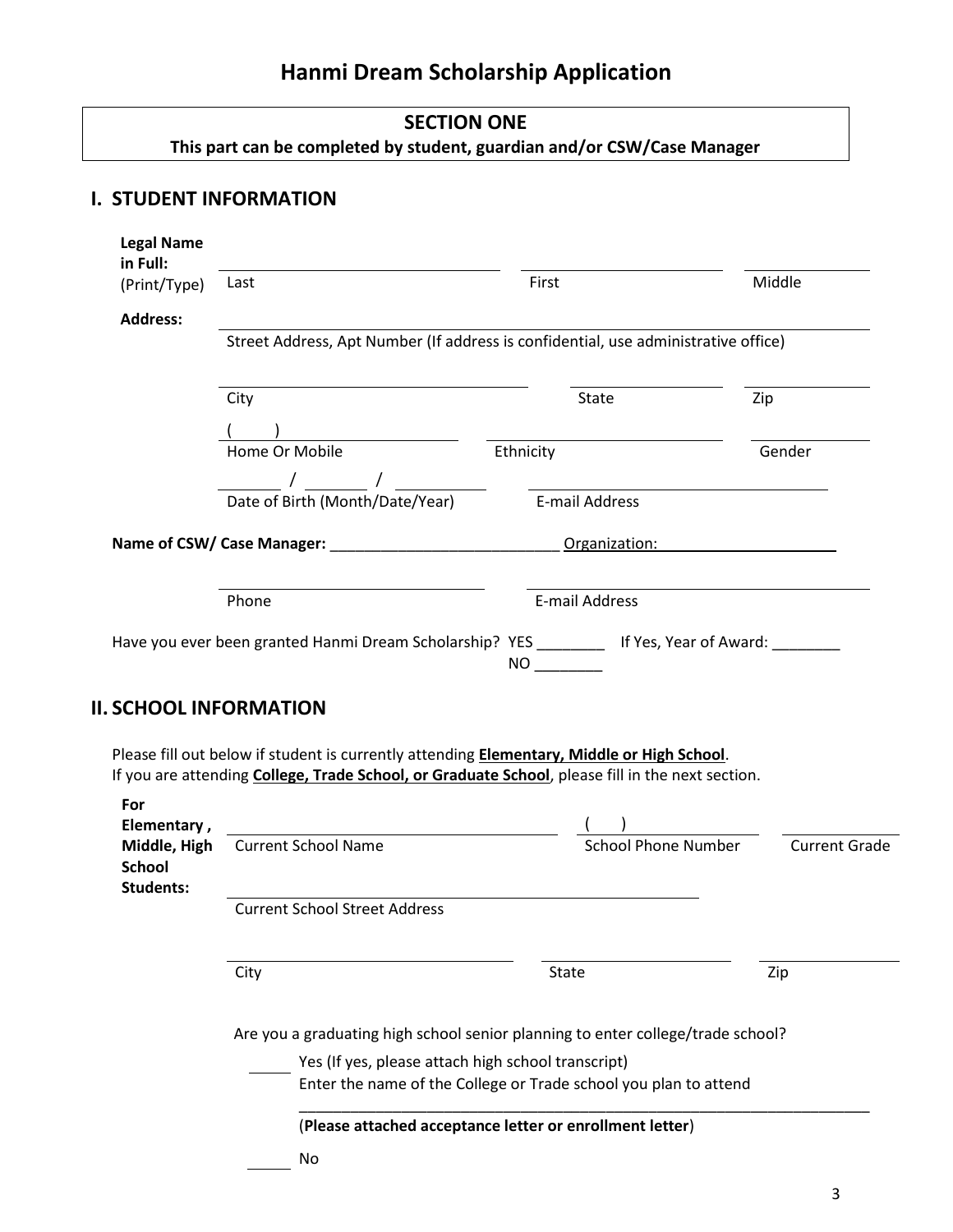# **II. SCHOOL INFORMATION (CON'T)**

Please fill out below if student is currently attending **College, Trade School, or Graduate School**.

| For College,<br><b>Trade School,</b><br>or Graduate<br><b>School</b> | Name of Institution          | <b>Phone Number</b>                                 |     |
|----------------------------------------------------------------------|------------------------------|-----------------------------------------------------|-----|
| <b>Students:</b>                                                     | Major                        | <b>Current Grade Level</b>                          |     |
|                                                                      | <b>School Street Address</b> |                                                     |     |
|                                                                      | City                         | State                                               | Zip |
|                                                                      |                              | *PLEASE ATTACH A COPY OF AN ENROLLMENT VERIFICATION |     |

#### **III. PERSONAL STATEMENT**

Personal statement is **ONLY** required for students who are either currently attending or applying for trade school, college and graduate school. Please write a short description (250 words or less) on why you need the scholarship and how you plan to use the award. If below space is not sufficient, you can attach a separate paper. Students  $K - 12$  are welcome to submit a personal statement if they wish, although this is not required.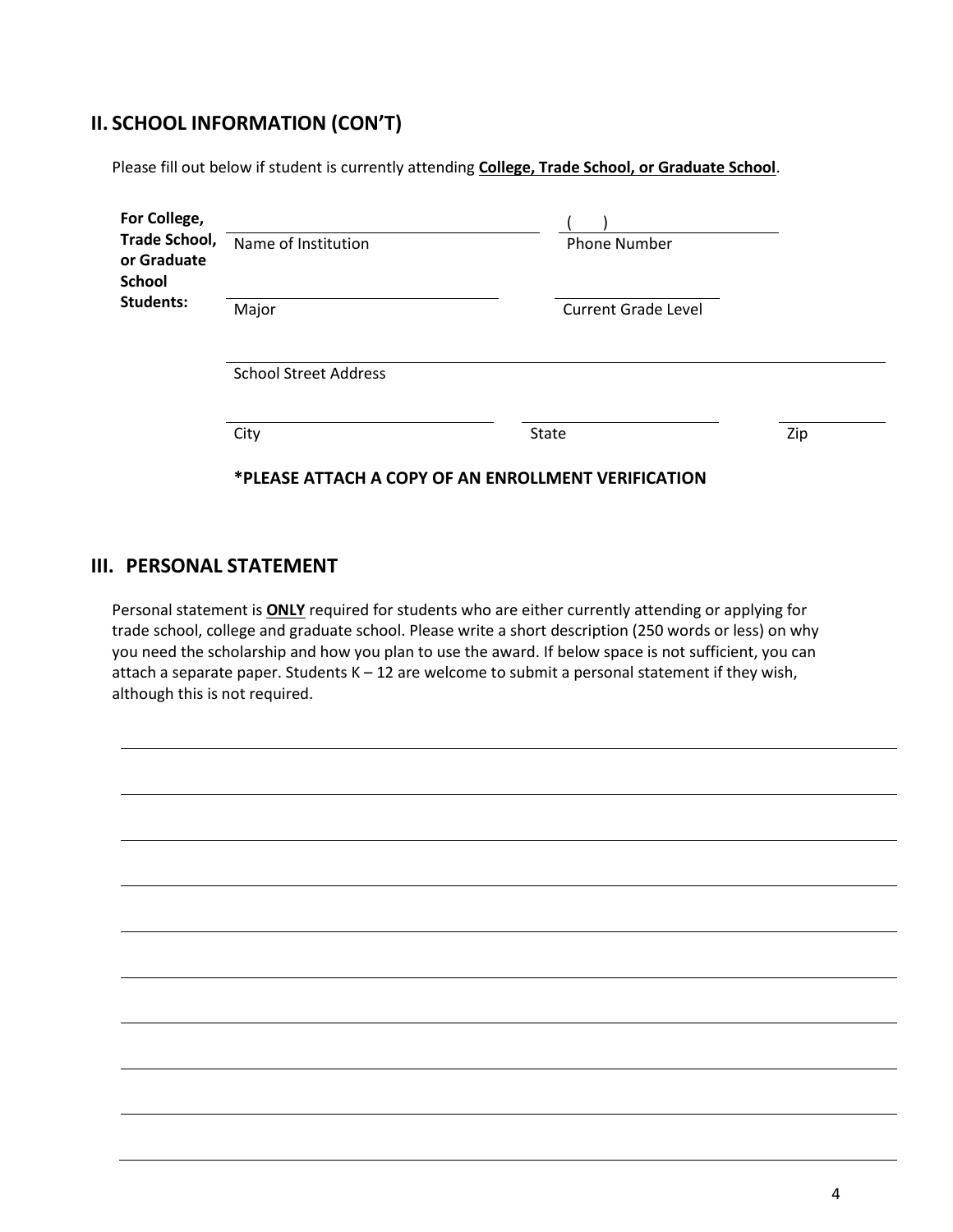#### **IV. FINANCIAL NEED**

Please state if you are receiving any financial assistance from the government (i.e. Medical, Food Stamps etc..)

\_\_\_\_\_\_\_\_\_\_\_\_\_\_\_\_\_\_\_\_\_\_\_\_\_\_\_\_\_\_\_\_\_\_\_\_\_\_\_\_\_\_\_\_\_\_\_\_\_\_\_\_\_\_\_\_\_\_\_\_\_\_\_\_\_\_\_\_\_\_\_\_\_\_\_\_\_\_\_\_\_\_\_

Please identify how the scholarship award will be used.

After school tutoring or tuition (K-12) College tuition (trade school, college, graduate school) School related supplies (Please describe below) Other (Please describe below)

### **V.ACKNOWLEDGEMENT AND SIGNATURE**

Please review the responses on the scholarship application and agree to the following acknowledgement by signing below:

- 1. My signature confirms that all information provided on this application is accurate and truthful.
- 2. I understand that this application will be made available to those qualified to review for the sole purpose of assessing the scholarship award.
- 3. If selected and if above the age 18 years old, the scholarship recipient may be asked to be photographed for public relations purpose. Students under 18 years old will not be asked to be photographed for public relations purpose unless the student or guardian provides a written consent.

Student (Applicant Signature if over 18 years or older) Date

NOTE: If any information provided on this application is deemed inaccurate or false, Hanmi Dream Scholarship Committee reserves the right to rescind the application. Should the applicant no longer need the scholarship for the specified purpose (ex. Student stops receiving tutoring), the Committee reserves the right to suspend or reduce payments. Awardees will be required to submit a final report once they have used the award. The final report should contain information including how the award was used and how the award helped. Applicants who fail to submit a final report or follow these conditions will not be eligible for future Hanmi Dream Scholarships.

| OFFICE USE ONLY |   |  |  |
|-----------------|---|--|--|
| At Risk Youth   | D |  |  |
| Verification    |   |  |  |
|                 | H |  |  |
|                 | O |  |  |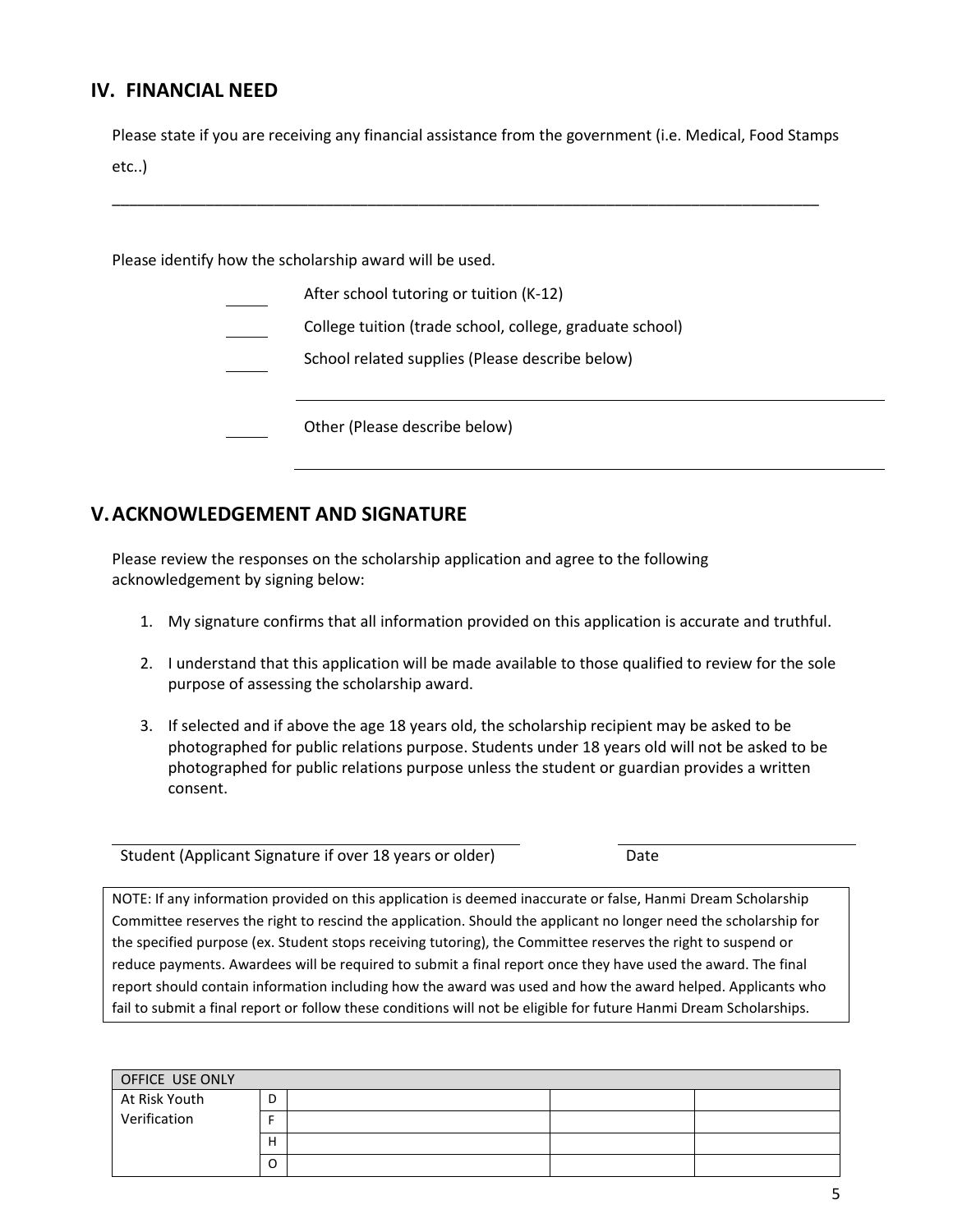## **SECTION TWO This part of the application is completed by CSW/ Case Manager**

# **I. AT-RISK YOUTH VERIFICATION**

| First<br><b>DOB</b><br>Last<br>(Print/Type)<br>CSW/Case Managers: Please complete the following section. Please check the appropriate box below<br>and fill in the requested information following the check box:<br>Applicant is a current or former foster youth who was in court-ordered foster care<br>Applicant is a current or former domestic violence exposed youth<br>Applicant is an Other At-Risk Youth<br>For Foster Youth: Fill this section if applicant is a foster youth<br>Case Number<br>Social Worker's Name<br>Social Worker's E-mail Address<br>Social Worker's Telephone Number<br>Attorney's Telephone Number<br>Attorney's Name & E-mail Address<br>For DV Exposed Youth: Fill this section if applicant is a youth exposed to DV<br>Case Number (either parent's or student's case number)<br>Case Manager's Name & E-mail Address<br>Case Manager's Telephone number | Name of the<br><b>Student</b> |  |                                 |
|------------------------------------------------------------------------------------------------------------------------------------------------------------------------------------------------------------------------------------------------------------------------------------------------------------------------------------------------------------------------------------------------------------------------------------------------------------------------------------------------------------------------------------------------------------------------------------------------------------------------------------------------------------------------------------------------------------------------------------------------------------------------------------------------------------------------------------------------------------------------------------------------|-------------------------------|--|---------------------------------|
|                                                                                                                                                                                                                                                                                                                                                                                                                                                                                                                                                                                                                                                                                                                                                                                                                                                                                                |                               |  |                                 |
|                                                                                                                                                                                                                                                                                                                                                                                                                                                                                                                                                                                                                                                                                                                                                                                                                                                                                                |                               |  |                                 |
|                                                                                                                                                                                                                                                                                                                                                                                                                                                                                                                                                                                                                                                                                                                                                                                                                                                                                                |                               |  |                                 |
|                                                                                                                                                                                                                                                                                                                                                                                                                                                                                                                                                                                                                                                                                                                                                                                                                                                                                                |                               |  |                                 |
|                                                                                                                                                                                                                                                                                                                                                                                                                                                                                                                                                                                                                                                                                                                                                                                                                                                                                                |                               |  |                                 |
|                                                                                                                                                                                                                                                                                                                                                                                                                                                                                                                                                                                                                                                                                                                                                                                                                                                                                                |                               |  |                                 |
|                                                                                                                                                                                                                                                                                                                                                                                                                                                                                                                                                                                                                                                                                                                                                                                                                                                                                                |                               |  |                                 |
|                                                                                                                                                                                                                                                                                                                                                                                                                                                                                                                                                                                                                                                                                                                                                                                                                                                                                                |                               |  |                                 |
|                                                                                                                                                                                                                                                                                                                                                                                                                                                                                                                                                                                                                                                                                                                                                                                                                                                                                                |                               |  |                                 |
|                                                                                                                                                                                                                                                                                                                                                                                                                                                                                                                                                                                                                                                                                                                                                                                                                                                                                                |                               |  |                                 |
|                                                                                                                                                                                                                                                                                                                                                                                                                                                                                                                                                                                                                                                                                                                                                                                                                                                                                                |                               |  |                                 |
|                                                                                                                                                                                                                                                                                                                                                                                                                                                                                                                                                                                                                                                                                                                                                                                                                                                                                                |                               |  |                                 |
|                                                                                                                                                                                                                                                                                                                                                                                                                                                                                                                                                                                                                                                                                                                                                                                                                                                                                                |                               |  |                                 |
|                                                                                                                                                                                                                                                                                                                                                                                                                                                                                                                                                                                                                                                                                                                                                                                                                                                                                                |                               |  |                                 |
|                                                                                                                                                                                                                                                                                                                                                                                                                                                                                                                                                                                                                                                                                                                                                                                                                                                                                                |                               |  |                                 |
|                                                                                                                                                                                                                                                                                                                                                                                                                                                                                                                                                                                                                                                                                                                                                                                                                                                                                                |                               |  | DV Shelter Name (if applicable) |
|                                                                                                                                                                                                                                                                                                                                                                                                                                                                                                                                                                                                                                                                                                                                                                                                                                                                                                |                               |  |                                 |
|                                                                                                                                                                                                                                                                                                                                                                                                                                                                                                                                                                                                                                                                                                                                                                                                                                                                                                |                               |  |                                 |
|                                                                                                                                                                                                                                                                                                                                                                                                                                                                                                                                                                                                                                                                                                                                                                                                                                                                                                |                               |  |                                 |
| Attorney's Name & E-mail Address (if<br>Attorney's Telephone number<br>applicable)                                                                                                                                                                                                                                                                                                                                                                                                                                                                                                                                                                                                                                                                                                                                                                                                             |                               |  |                                 |

| Describe the risk: |  |  |
|--------------------|--|--|
|--------------------|--|--|

Case Manager's Name Case Manager's Telephone number